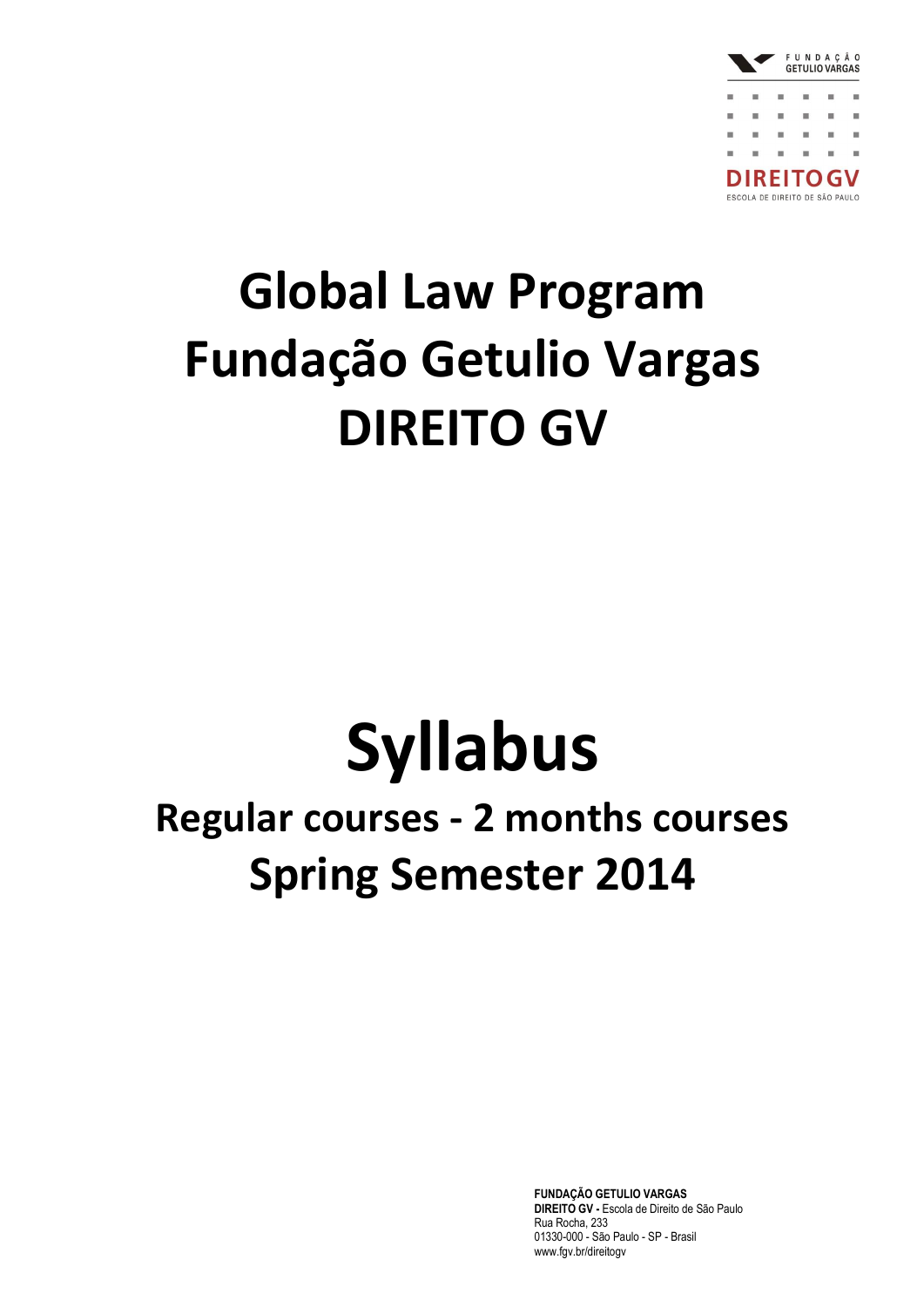

**Course**: Introduction to Brazilian Legal System **Professor**: Nara Taga and Flavio Rubinstein **Workload**: 30 hours **Credits**: 2

### Overview:

The main object of this course is to introduce foreign students to the Brazilian Legal system. After a brief overview of the main features of the 1988 Constitution, the course will focus in our system of constitutional review, especially on the role of the Supreme Court. The course will certainly have a comparative perspective, to help students understand the peculiarities of the Brazilian system vis-à-vis their own constitutional systems. The subpart of the *Introduction to Brazilian Legal System* discipline provides an overview of the basic concepts underlying Brazilian tax law. Subjects covered in this introductory course include the assignment of federal and subnational taxes, the main principles and rules of individual and corporate taxation and the tax law treatment of inbound and outbound transactions and investments. Special emphasis is placed on selected issues of Brazilian taxation with an international impact.

The course aims to develop on student's knowledge on the various sources and core concepts of Brazilian tax law, as well as critical analytical skills on the structure of the Brazilian tax system and its policy implications, with a special emphasis on inbound and outbound transactions and investments.

### **References:**

- Afonso, José Roberto; Barroso, Rafael, BRAZILIAN TAX AFFAIRS (Latin American and Caribbean Law and Economics Association Annual Papers, 2007) (transcript available at: http://www.escholarship.org/uc/item/1rf7690j).
- Rubinstein, Flavio, *Brazil*, in TAX ASPECTS OF FISCAL FEDERALISM: A COMPARATIVE ANALYSIS, (Claudio Sacchetto and Gianluizi Bizzioli, ed.), Amsterdam: IBFD, (forthcoming; an electronic draft will be circulated by the professor).
- Afonso, José Roberto; Rezende, Fernando, THE BRAZILIAN FEDERATION: FACTS, CHALLENGES AND PROSPECTS (Stanford University Center for Research on Economic Development and Policy Reform, Working Paper 149, 2002) (transcript available at: http://www.stanford.edu/group/siepr/cgibin/siepr/?q=system/files/shared/pubs/papers/pdf/credpr149.pdf).
- McLure, Charles E, *The Brazilian Tax Assignment Problem: Ends, Means and Constraints*, in A REFORMA FISCAL NO BRASIL, São Paulo: Fundação Instituto de Pesquisas Econômicas, 45-71 (1993).
- Schoueri, Luís Eduardo, *National Report: Brazil*, in THE EU AND THIRD COUNTRIES: DIRECT TAXATION (Michael Lang; Pasquale Pistone, ed.), Viena: Linde, 639-681 (2007).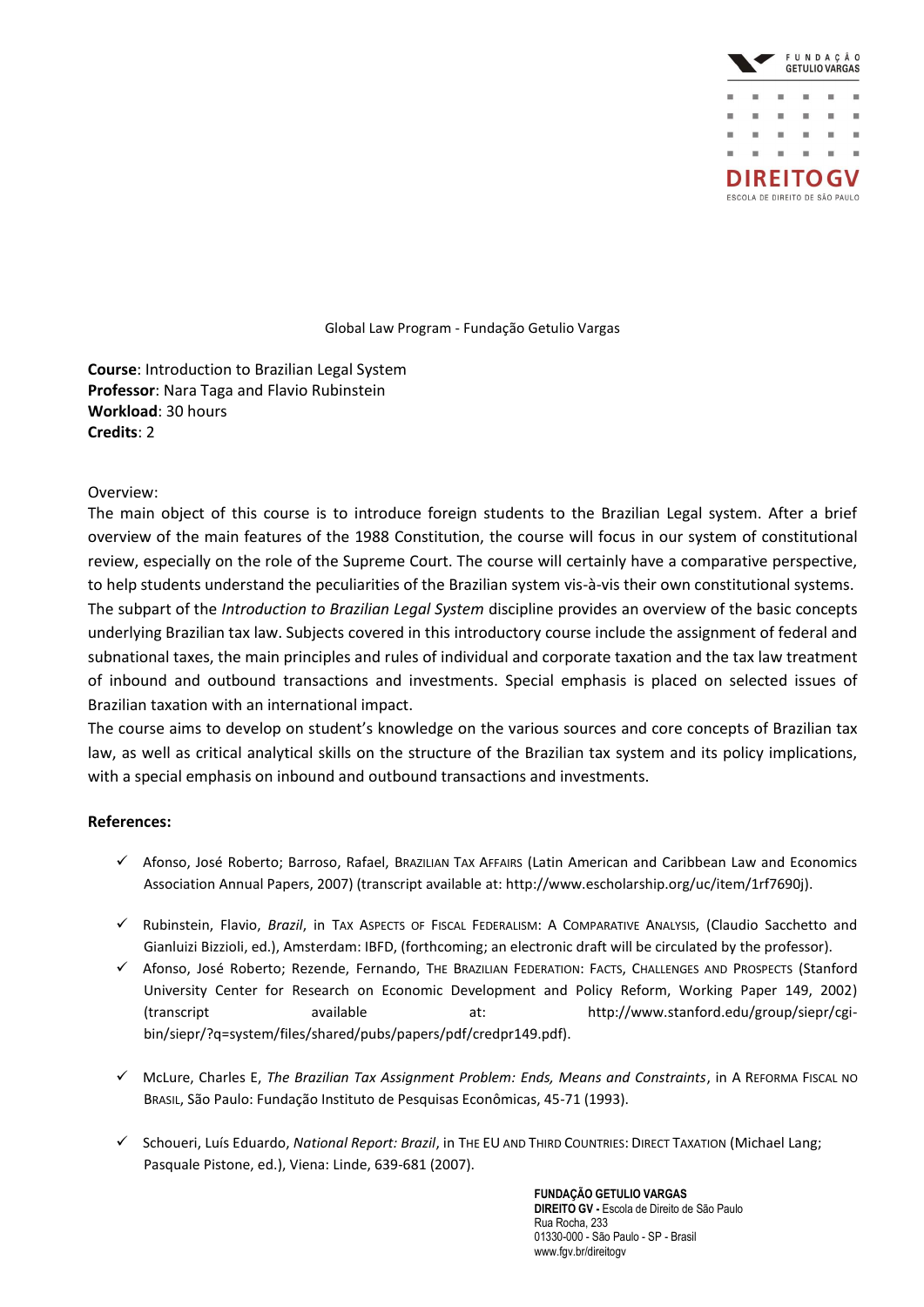

- $\checkmark$  CONTRIBUTION TO THE HISTORY OF TAX TREATIES: THE BRAZILIAN EXPERIENCE (2008) (transcript available at: http://www2.wu-wien.ac.at/taxlaw/events/Conferencepapers/Rust2008/NRRust2008BrazilSchoueri.pdf).
- $\checkmark$  Souza, Celina, Brazil's Tax System: The Dilemmas of Policy Reform (Fondation canadienne pour les Amériques Working Paper FPP-05-02, 2002) (transcript available at: http://www.focal.ca/pdf/brazil\_tax.pdf)
- Ter-Minassian, Teresa, *Brazil*, *in* FISCAL FEDERALISM IN THEORY AND PRACTICE (Teresa Ter-Minassian ed.), Washington: International Monetary Fund, 438-456 (1997).
- World Bank, BRAZIL: ISSUES IN FISCAL FEDERALISM (Report No. 22523-BR, 2002) (transcript available at: http://siteresources.worldbank.org/BRAZILINPOREXTN/Resources/3817166-1185895645304/4044168- 1186403960425/51IssuesFiscalFederalism.pdf).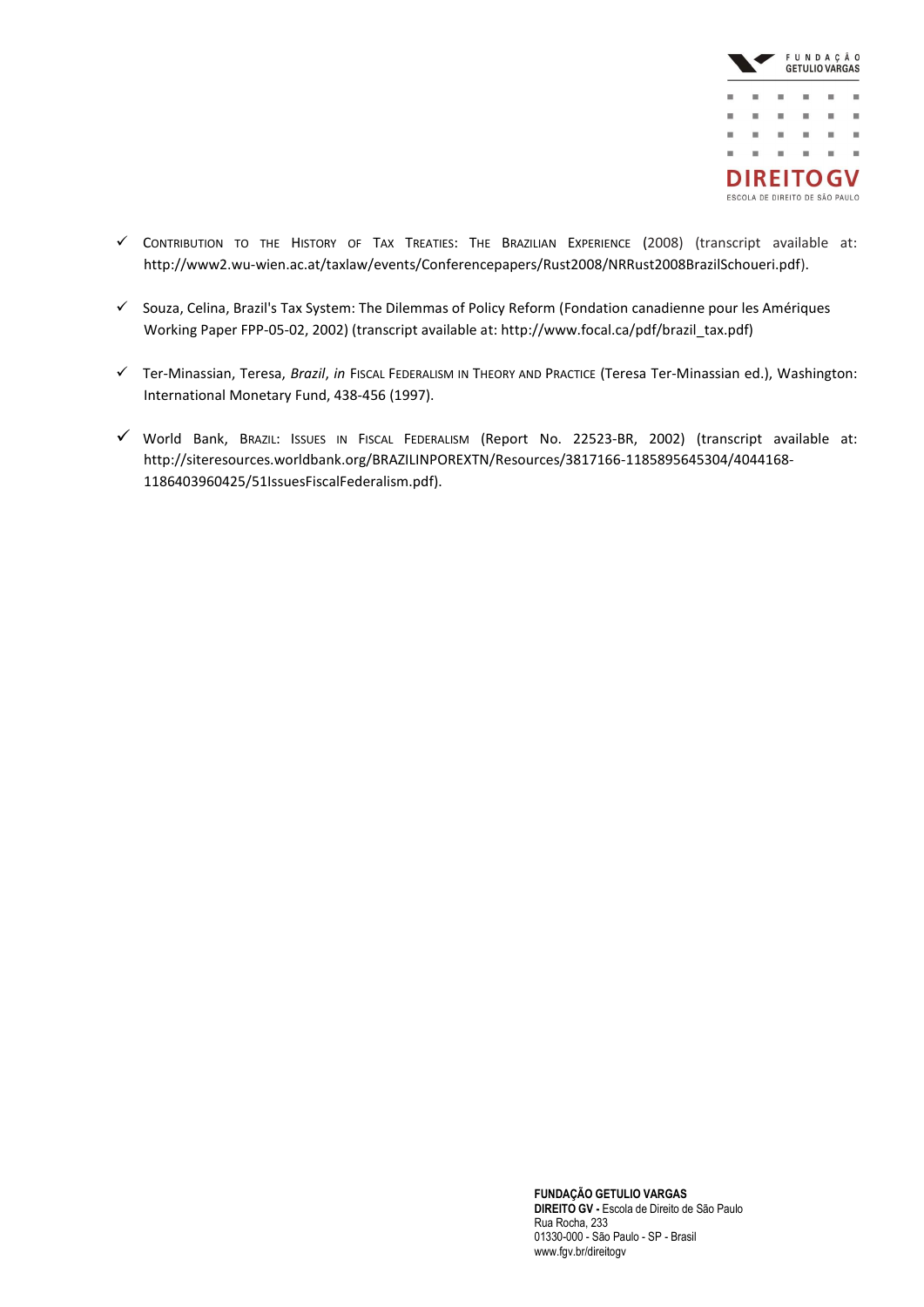

**Course**: Banking Regulation **Professor**: Bruno Salama **Workload**: 30 hours **Credits**: 2

### **Overview**:

The course sheds light on economic, political and historical aspects that underlie the laws, regulations and institutions of banking regulation.

The course discusses the political, legal and economic dimensions of financial regulation. It starts out by describing the subprime bubble that set the financial crisis of 2007–2008 in motion. The rest of the course is a description of political, legal and economic topics that – while being themselves of specific interest – shed light on the most pressing theoretical questions raised by the crisis.

### **References:**

- [http://en.wikipedia.org/wiki/Capitalism;](http://en.wikipedia.org/wiki/Capitalism)
- <http://www.law.harvard.edu/programs/about/pifs/symposia/brazil/rio-2012-final-report.pdf>
- $\checkmark$  [http://en.wikipedia.org/wiki/Free\\_banking](http://en.wikipedia.org/wiki/Free_banking)
- Canuto, Law & Macro
- [http://en.wikipedia.org/wiki/Hegemonic\\_stability\\_theory](http://en.wikipedia.org/wiki/Hegemonic_stability_theory)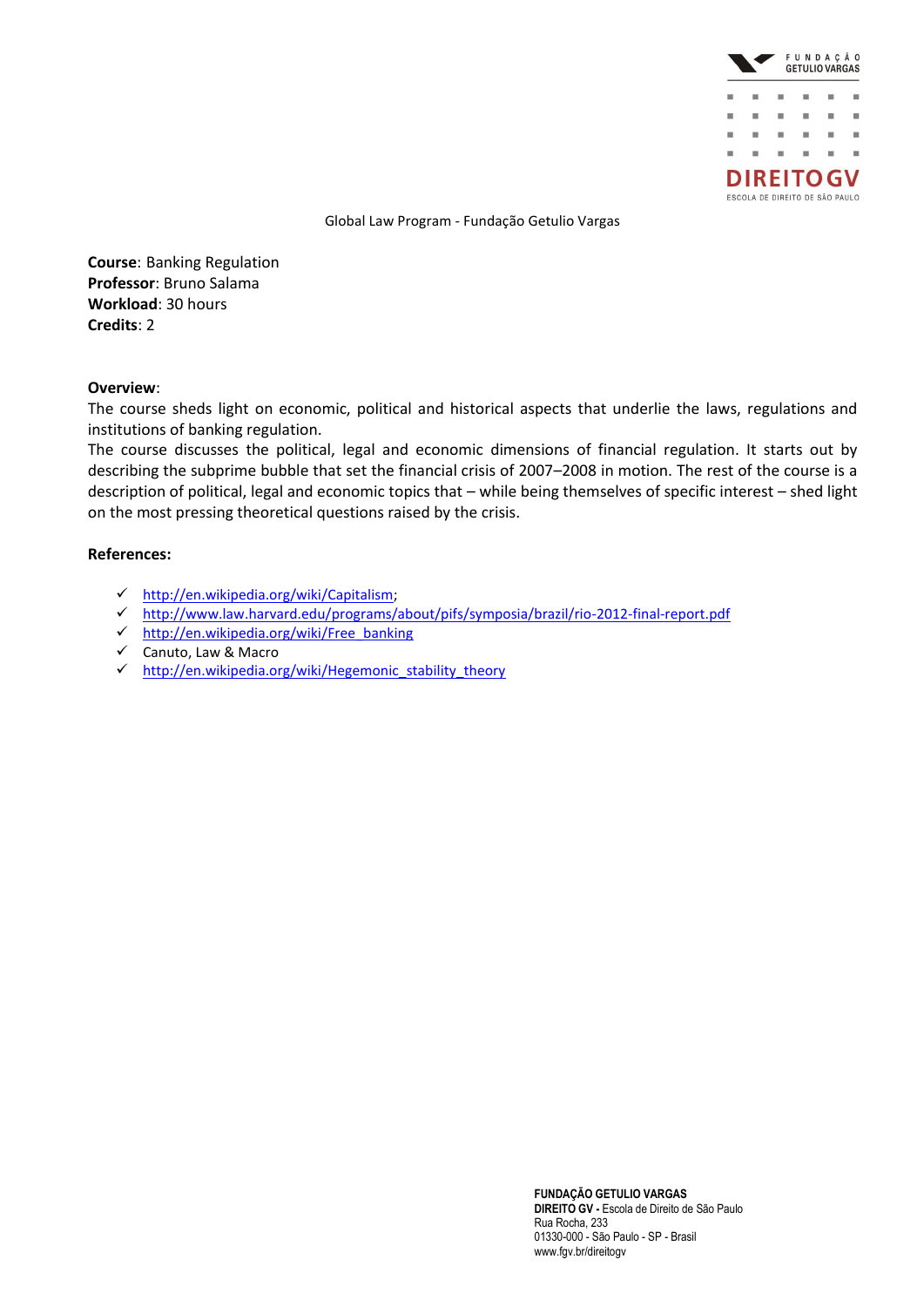

**Course**: Digital Democracy **Professor**: Monica Guise **Workload**: 30 hours **Credits**: 2

### **Overview**:

The course explores themes related to the digital environment and the exercise of democracy, aiming to better understand the concept of digital democracy. Does the internet affect government and government policies? E-government. How can digital technologies contribute to the déficit in political participation we see in contemporary democracies? Business models based on public open data. Big data and open government. Transparency. Access to information. Data protection. Virtual participation in legislative procedures. Civil Rights Framework for the Internet. Copyright Law Reform.

### **References**:

- ARMSTRONG, Charles. Emergent Democracy. In. LATHROP, Daniel (org.). Open Government: Collaboration, Transparency and Participation in Practice. California: O'Reilley Media, 2011. P. 169-178
- $\checkmark$  BOOTH, David R. Peer Participation and Software. Massachussetts: The MIT Press, 2010.
- HALONEN, Antti. Being Open About Data: Analysis of the UK open policies and applicability of open data. (Disponível online). Ch. 3. "Freedom-of-information continuum".
- $\checkmark$  NEWSOM, Gavin. Citizenville: How to take the town square digital and reinvente government. New York: The Penguin Press, 2013.
- $\checkmark$  NOVECK, Beth. The Single Point of Failure. In. LATHROP, Daniel (org.). Open Government: Collaboration, Transparency and Participation in Practice. California: O'Reilley Media, 2011. P. 51 – 72.
- SHIRKY, Clay. Here Comes Everybody. New York: The Penguin Press, 2008. Ch. 1-2.
- SCHULER, Douglas. Online Deliberation and Civil Intelligence. In. LATHROP, Daniel (org.). Open Government: Collaboration, Transparency and Participation in Practice. California: O'Reilley Media, 2011. P. 93-106
- TAUBERER, Joshua. Open Government Data. (Disponível Online) Ch. 1-2.
- BENKLER, Yochai. The Penguin and the Leviathan: How Cooperation triumphs over self-interest. New York: Crown Business, 2011.
- GOMES, Wilson. Participação Política Online: Questões e Hipóteses de Trabalho. In. MAIA, Rousiley. GOMES, Wilson. Internet e Participação Política no Brasil. Porto Alegre: Sulina, 2011. P. 19-45.
	- $\checkmark$  Zuckerman and McLaughlin, Introduction to Internet Architecture and Institutions (2003). Available online.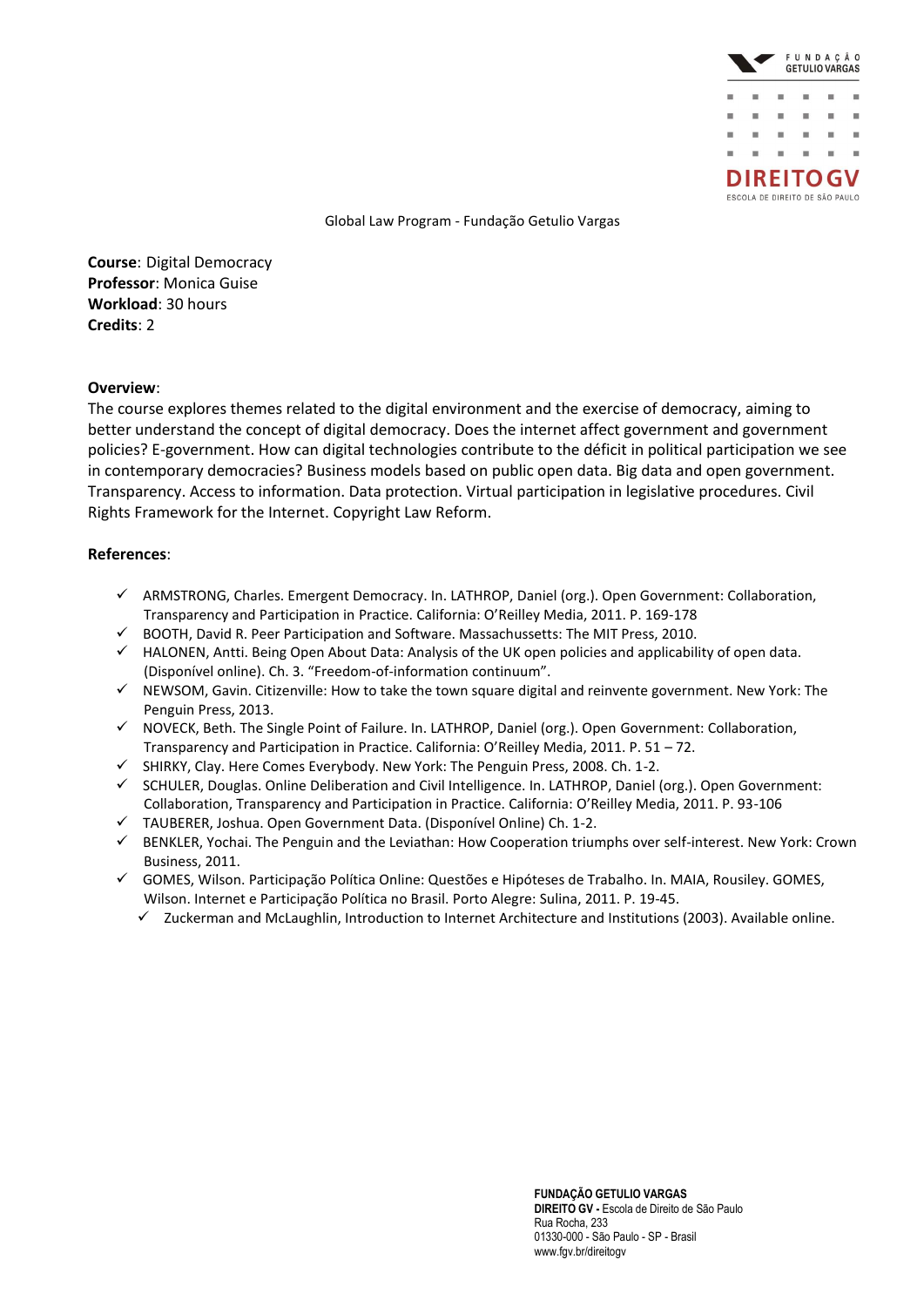

**Course**: Deals: Commercial Transactions in Brazil **Professor**: Mariana Pargendler **Workload**: 30 hours **Credits**: 2

### **Overview**:

This course addresses value creation by business lawyers by examining how private parties structure their business transactions in Brazil. It will focus, in particular, on the extent to which deal structures that are prevalent in the United States can travel well, or require adjusting, to this particular context. The first part of the course will explore barriers to contracting, such as risk and uncertainty, information problems, contract enforceability, and the Brazilian legal and economic environments, as well as the tools available to overcome those barriers. The second part of the course will examine how the patterns of corporate ownership and control prevailing in the region shape the style and structure of business deals. Throughout the course, we will apply these concepts to a series of transactions that reflect the changing economic landscape in Brazil.

### **References**:

- $\checkmark$  BHAGAT, Sanjai; KLASA, Sandy; LITOV, Lubomir P. The Use of Escrow Contracts in Acquisition Agreements (working paper, 2013), available at http://ssrn.com/abstract=2271394.
- $\checkmark$  DYCK, Alexander; ZINGALES, Luigi. Private Benefits of Control: An International Comparison. The Journal of Finance, v. 59, 2004, p. 537-600.
- $\checkmark$  DAMMANN, Jens; HANSMANN, Henry. Globalizing Commercial Litigation. Cornell Law Review, v. 94, n.1, 2008, p. 31-39.
- $\checkmark$  FARNSWORTH, E. Allen. A Common Lawyer's View of His Civilian Colleagues. Louisiana Law Review, v. 57, 1996, p. 227-237.
- GILSON, Ronald J. Value Creation by Business Lawyers: Legal Skills and Asset Pricing. Yale Law Journal, v. 94, 1984, p. 239-313.
- $\checkmark$  GORGA, Érica. Corporate Control & Governance after a Decade from "Novo Mercado": Changes in Ownership Structures and Shareholder Power in Brazil. Indiana Law Review (forthcoming).
- $\checkmark$  GORGA, Érica; HALBERSTAM, Michael. Litigation Discovery and Corporate Governance: The Missing Story About the "Genius of American Corporate Law", Emory Law Journal (forthcoming) (selected pages).
- HILL, Claire; KING, Christopher. How do German Contracts Do as Much with Fewer Words?. Chicago-Kent Law Review, v. 79, 2004, p. 889-926.
- $\checkmark$  KHANNA, Tarun; YAFEH, Yishai. Business Groups in Emerging Markets: Paragons or Parasites?. Journal of Economic Literatute, v. 45, n. 2, 2007, p. 331-372.
- $\checkmark$  KRAIEM, Rubén. Leaving Money on the Table: Contract Practice in a Low-Trust Environment. Columbia Journal of Transnational Law, v. 42, 2003-2004, p. 715-752.
- LERNER, Josh; SCHOAR, Antoinette. Does Legal Enforcement Affect Financial Transactions? The Contractual Channel in Private Equity. The Quartely Journal of Economics, v. 120, n. 1, 2005, p. 223- 246.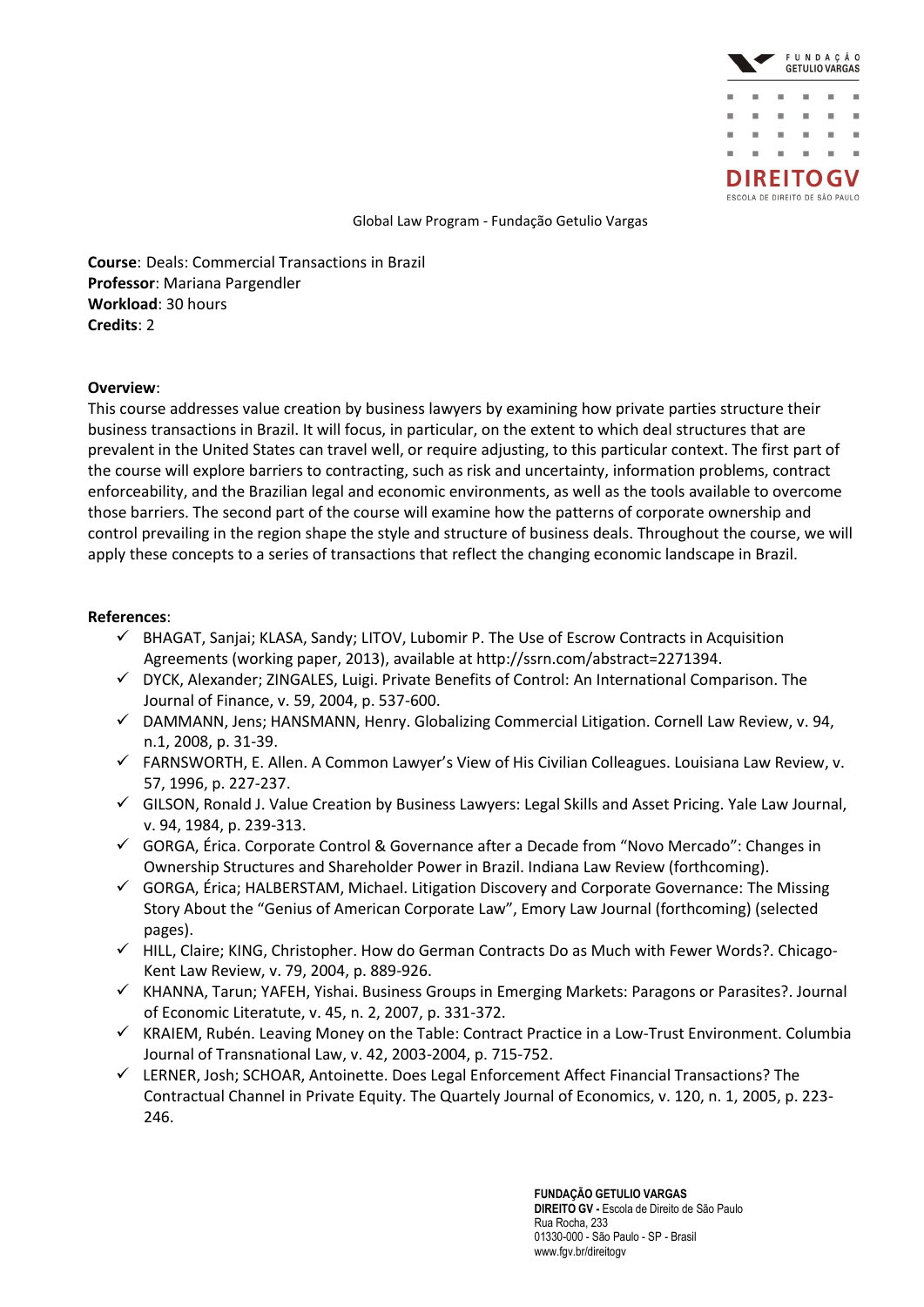

- $\checkmark$  MUSACCHIO, Aldo; LAZZARINI, Sergio G. Leviathan in Business: Varieties of State Capitalism and their Implications for Economic Performance. Harvard Business School Working Paper (2012), available at http://papers.ssrn.com/sol3/papers.cfm?abstract\_id=2070942.
- PARGENDLER, Mariana. State Ownership and Corporate Governance. Fordham Law Review, v. 80, n. 2917, 2012, p. 2918-2924 and 2932-2942.
- PARGENDLER, Mariana; MUSACCHIO, Aldo; LAZZARINI, Sérgio G.. In Strange Company: The Puzzle of Private Investment in State-Controlled Firms. Harvard Business Scholl BGIE Unit Working Paper No. 13- 071, July, 2013, available at http://papers.ssrn.com/sol3/papers.cfm?abstract\_id=2217627.
- $\checkmark$  PERKINS, Susan; MORCK, Randall; YEUNG, Bernard. Innocents Abroad: The Hazards of International Joint Ventures with Pyramidal Group Firms. NBER Working Paper No. 13914, April, 2008, available at http://www.nber.org/papers/w13914.pdf.
- $\checkmark$  SCOTT, Robert E.; TRIANTIS, George G. Anticipating Litigation in Contract Design. Yale Law Journal, v. 115, 2006, p. 814-879.
- $\checkmark$  TREBILCOCK, Michael; LENG, Jing. The Role of Formal Contract Law and Enforcement in Economic Development. Virginia Law Review, v. 92, 2006, p. 1517-1580 (skip pp. 1554-1572).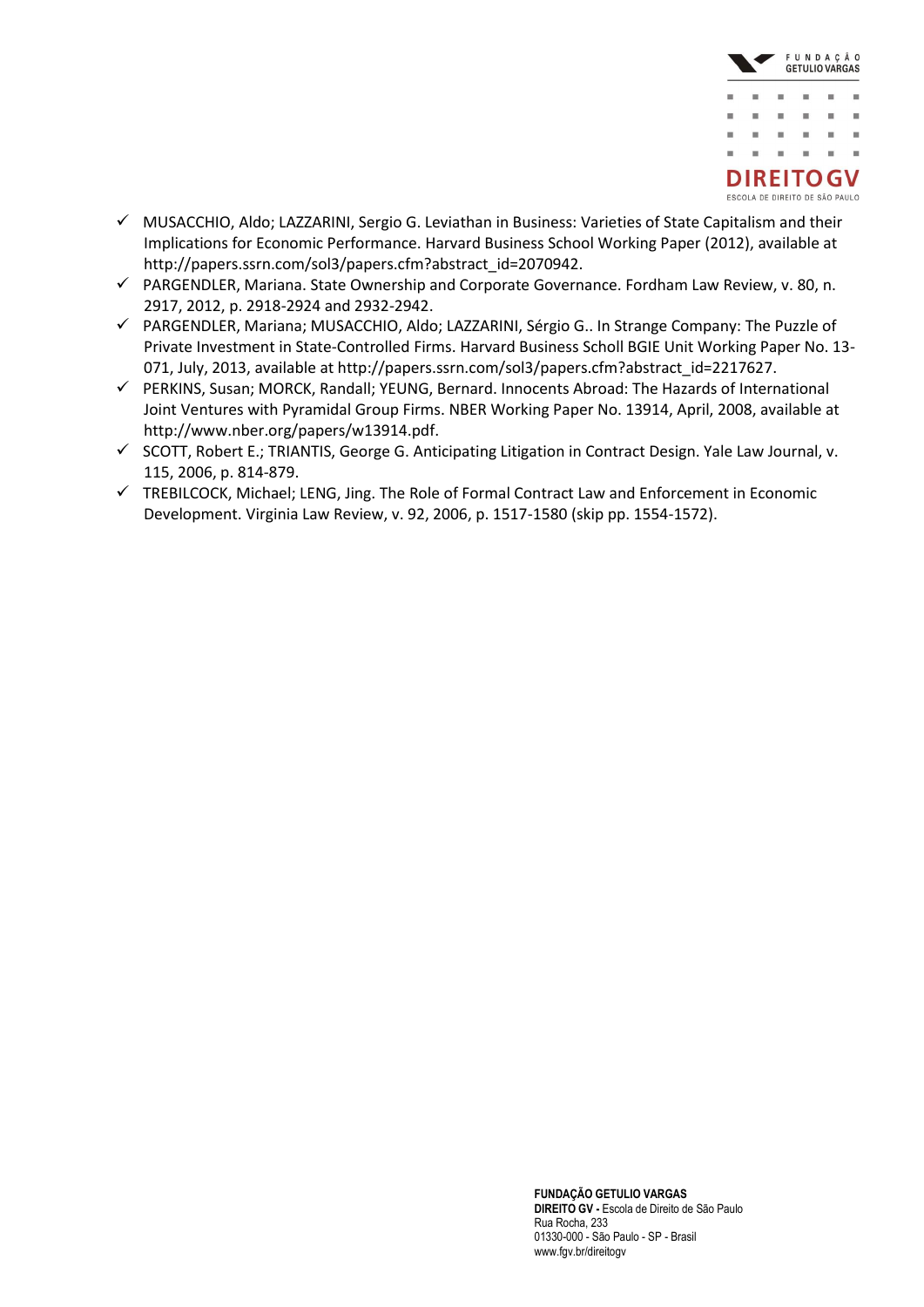

## **Global Law Program Fundação Getulio Vargas DIREITO GV**

# **Syllabus**

### **Visiting Professor – Short Term Courses Spring Semester 2014**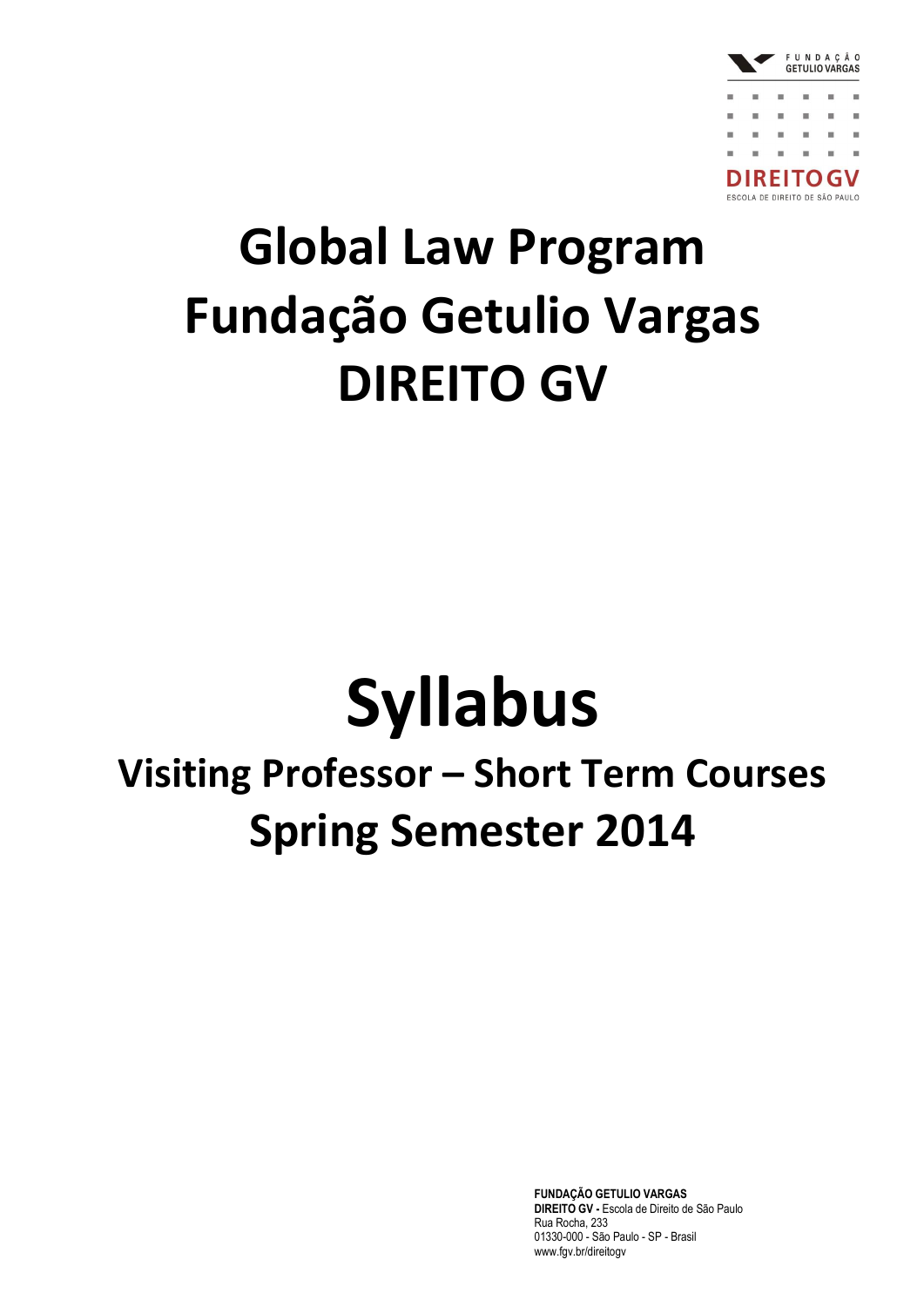

**Course**: International Law of Development **Professor**: Paolo Galizzi **Workload**: 15 hours **Credits**: 1

### **Overview:**

Promoting development and poverty eradication are among the objectives at the top of the international agenda for the 21st century. The crucial role that development plays in promoting peace and security has been recognized, inter alia, by the United Nations in the landmark Millennium Declaration, which set out the new international agenda for the 21st century. The Declaration reaffirms the international community's commitment to fundamental values essential to international relations: freedom, equality, solidarity, tolerance, respect for nature and shared responsibility. The Declaration identifies key objectives to translate these values into concrete actions and affirms, inter alia, that development and poverty eradication are necessary to contribute to the creation of a peaceful and secure world environment. Promoting development and poverty eradication are central goals for many leading international organizations. For example, the World Trade Organization's (currently stalled) round of negotiations on further trade liberalization is concentrating on the adoption of measures to increase and share more equitably the (alleged) benefits of free trade for developing countries (Doha Development Round). The World Bank, one of the leading international economic organizations, is fully devoted to creating a "world free of poverty".

During this course, we will examine the international legal rules and policies, the activities of States, international organizations and other entities aimed at promoting development and poverty eradication. The course will critically assess existing theories, rules and policies on development and will require students' participation.

We will begin with an examination of the main theories and concept(s) of development. We will be asking ourselves, inter alia, what is development? How do we measure development? What kind of development should the international community promote? Is there a right to development?

We will then continue with a discussion of the international legal rules designed to promote development by analyzing the activities of the principal international organizations working in this field: the United Nations; the World Bank Group and the World Trade Organization. Finally, the course will conclude with an evaluation of existing rules and policies, their weaknesses and strengths and suggest possible improvements to the existing instruments that could further enhance the promotion of development and poverty eradication.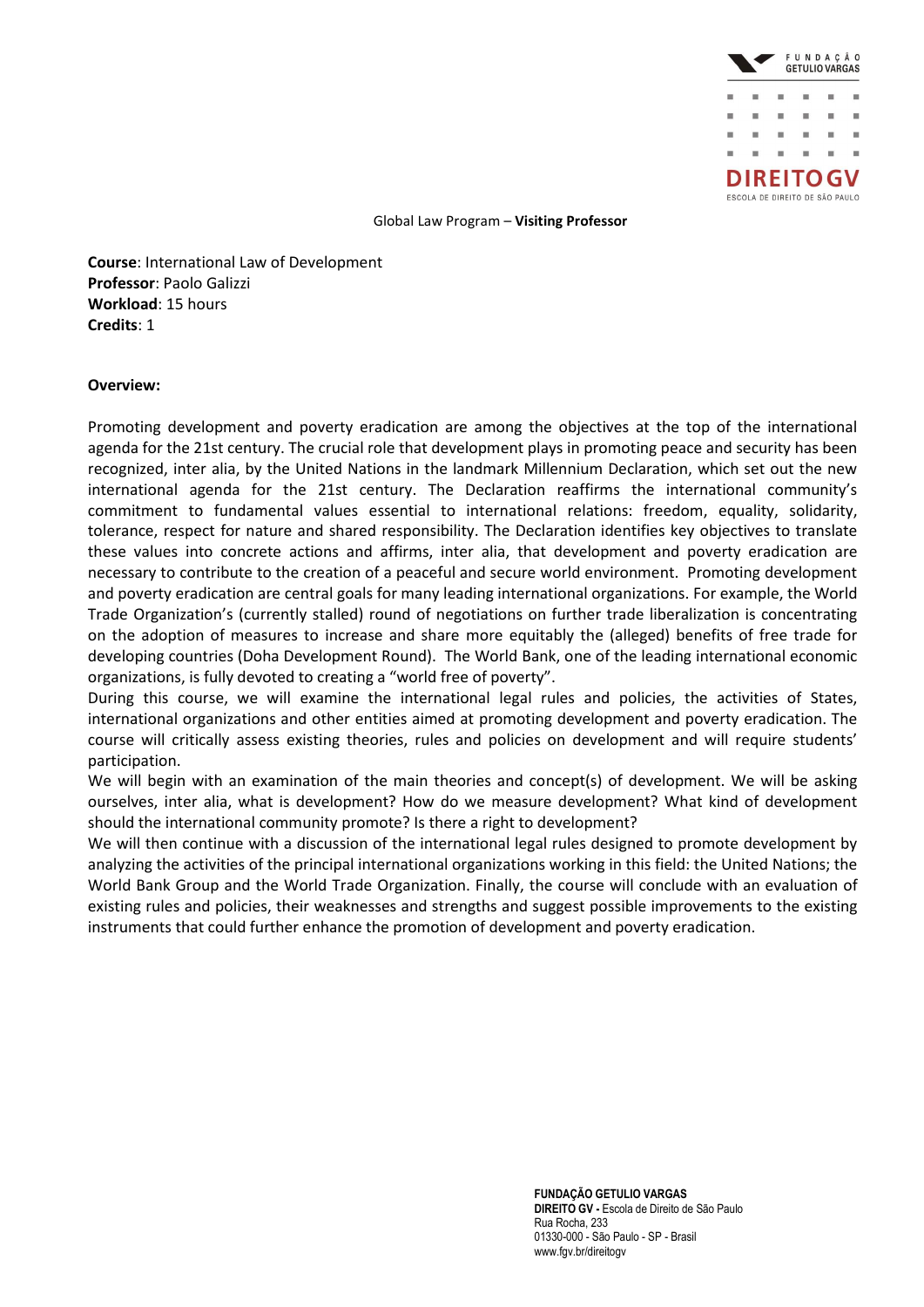

**Course**: Secured Transactions in Transnational Perspective **Professor**: Michael Schilling **Workload**: 15 hours **Credits**: 1

#### **Overview:**

The course is set against the background of the globalization of the flows of goods, services and capital and the internationalization of business practices. Whereas contract law is a well-researched and widely taught topic in this context, the implications of personal property law and secured transactions are often neglected. This course aims to close this gap.

It focuses on the nature and characteristics of rights in personal property in Common law (England and Wales, United States) and Civil law (Germany, France) as well as at transnational level. It will cover the transfer of title in chattels, debt receivables and investment securities; the creation and transfer of security interests and the legal nature of modern funding techniques. In this context we will analyse at Articles 8 and 9 of the Uniform Commercial Code and the EU Settlement Finality and Financial Collateral Directives. We shall also consider Article 2A UCC (on equipment leases), the UNIDROIT Convention on International Financial Leasing, the UNIDROIT Convention on International Factoring, the UNIDROIT Convention on International Interests in Mobile Equipment, and the UN Convention on the Assignment of Receivables in International Trade, as well as the proprietary aspects covered by the Draft Common Frame of Reference. As far as industry practices are concerned, we shall discuss the financial industry's Swap and Repo Master Agreements and their use and status especially in the area of the netting of exposures.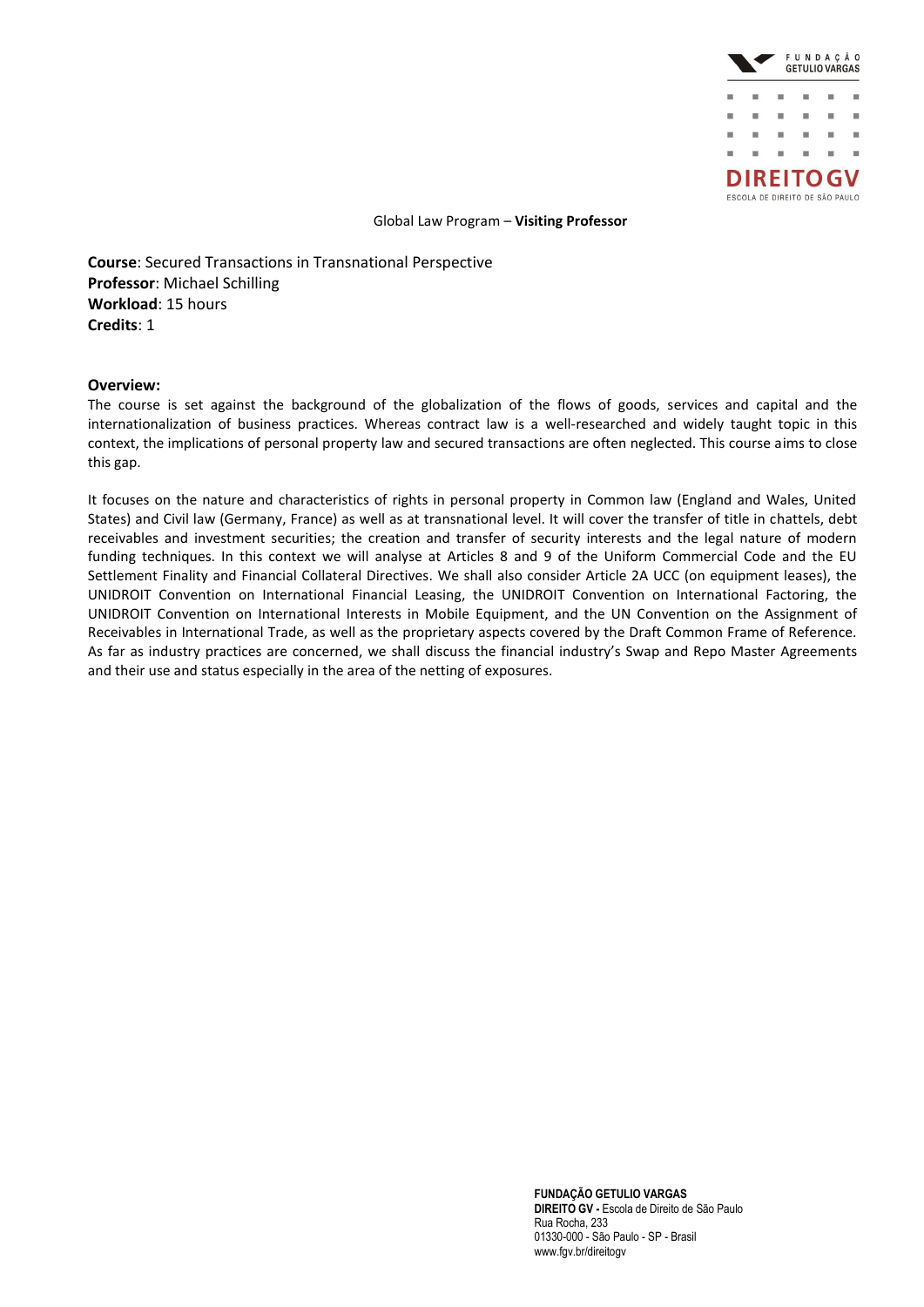

**Course**: EU and Brazilian Competition Law and Economics **Professor**: Heba Shahein **Workload**: 15 hours **Credits**: 1

### **Overview:**

The aim of the module is to introduce the GLP students to EU and Brazilian competition rules policy. Another objective of the module is to understand the variety of fundamental goals of competition law and how these goals influence the approach to specific issues in the EU and Brazil.

The module examines the fundamental principles of the Brazilian Competition Policy System (BCPS) and EU Competition Law and Economics in a comparative perspective. The module analyses the fundamental provisions of EU and Brazil competition law in particular vertical and horizontal agreements; abuses of market power and the EC Merger Regulation. It is case-law focused. The module examines how both (Brazil and the EU) legal systems deal with the above-mentioned competition law issues.

Having successfully completed the module, students will be able to demonstrate a critical knowledge of substantive issues in Brazilian and EU competition law and economics with particular focus on: vertical and horizontal agreements; abuse of dominant position; and merger control law and policy.

Knowledge of Brazil and EU enforcement and substantive approaches is helpful when dealing with competition laws for various reasons: (1) both Brazil and EU competition law have an expansive extraterritorial reach, so that clients may have to consider these competition law regimes regardless of where the transaction takes place; (2) The EU and Brazil have an important trade relationship. The EU is today the main trade and investment partner for Brazil, ahead of China and the US. Brazil is the most important market for the EU in Latin America and a key country in Mercosur(3) In 1996, the Protocolo de Defensa de la Competencia del Mercosur (Protocol on the Protection of Competition in the Mercosur) was signed in Fortaleza. The Protocol established a regional competition policy in Mercosur; applicable when the anticompetitive behaviour had an impact on the intra-block trade. The rules this course covers will help with the analysis there too (4) even where there is no direct legal transplant from either the EU, the discussion about the fundamental goals of competition law is likely to be helpful in making a case under a foreign competition law.

Finally the course aims to promote interaction among academic scholars in law, Brazilian policymakers and enforcement officials and practitioners and the students. I suggest inviting on my course any of the following: Professor Elizabeth Farina at the University of Sao Paulo, and the Head of the Department of Economics. She was the President of the Brazilian Council for Economic Defence (CADE) (2004 to 2008); or The former acting president of CADE, Olavo Chinaglia, now a Partner at Veirano Advogados and who is also a staff member in Sao Paulo University; or Fernando Furlan, Managing partner at Furlan Associados Consultoria and who was the Chairman of CADE (2011-2012). I know the three of the above mentioned prominent name and it will be great to invite one or the three of them in the course. In addition, I know current staff in CADE and the Brazilian Finance Ministry that deal with competition that I could also invite. One of whom is on secondment for a year from the Portuguese Competition Authority and so knows both legal systems.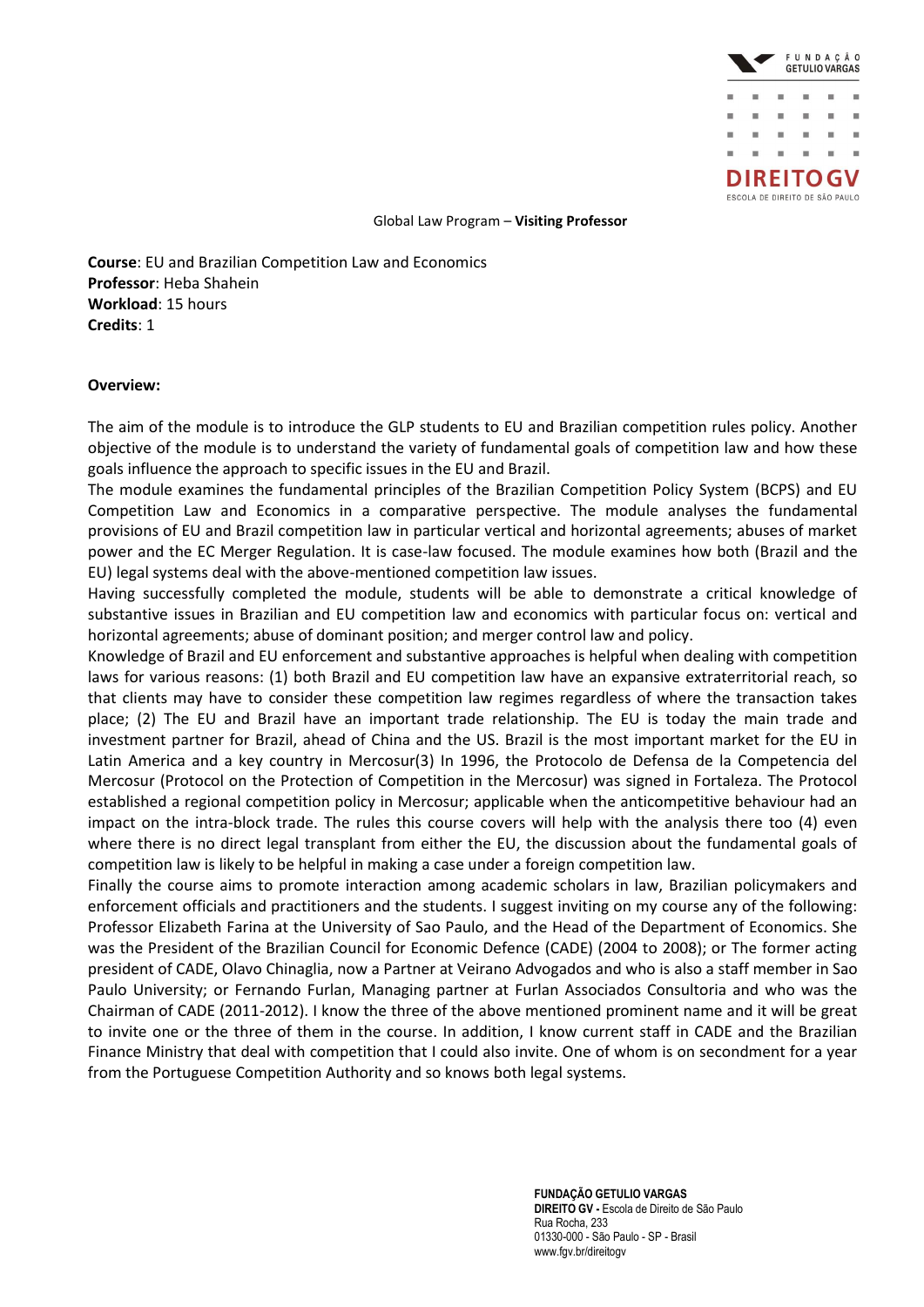

**Course**: Human Rights and Corporations **Professor**: George Critchlow **Workload**: 15 hours **Credits**: 1

### **Overview:**

In this course, we will examine questions relating to human rights and corporate accountability. We will look at corporate relations with third parties (e.g. governments, unions, press, and military); the influence of commercial, legal, and ethical considerations; the capacity of corporations to improve human rights and alleviate social problems; and how other actors (governments, non-governmental organizations, and the international community) can affect corporate behavior. We will look closely at examples of human rights violation in Africa and South America

It is important to understand at the outset that a human rights law class, perhaps more than most law courses, is by nature a class about moral philosophy, political science, cultural anthropology, religion, history, law, and commerce. There is no global sovereign empowered to legislate and enforce international norms in the way that individual sovereign states do. Instead, international human rights law, including the law that applies to corporations, evolves through treaties and the observance of customary norms. This consensus process naturally brings differing national, legal, moral, religious, and cultural traditions into play. It is not possible to understand the theory and practice of human rights law without paying attention to these matters

Of course, it is not possible to cover all important human rights issues and concerns in an intensive, five-day course. We will read about and discuss some aspects of human rights law only superficially. Other aspects will be studied more deeply in the context of a case study.

### Educational Objectives

• Give students a brief overview of the sources of modern international human rights law and a framework for understanding how international norms might apply to corporate behavior

• Give students an opportunity to critically examine different philosophical points of view regarding the need to constrain the behavior of corporations, especially multinational corporations conducting business in poor countries

Give students an opportunity to critically examine the details and history of a particular corporation's impact on an African nation

• Give students an opportunity to learn about current efforts by governments, the international community, and NGOs to establish and implement international norms relating to corporate conduct

• Give students an opportunity to engage in collaborative learning and communication by working in small groups and producing a group presentation